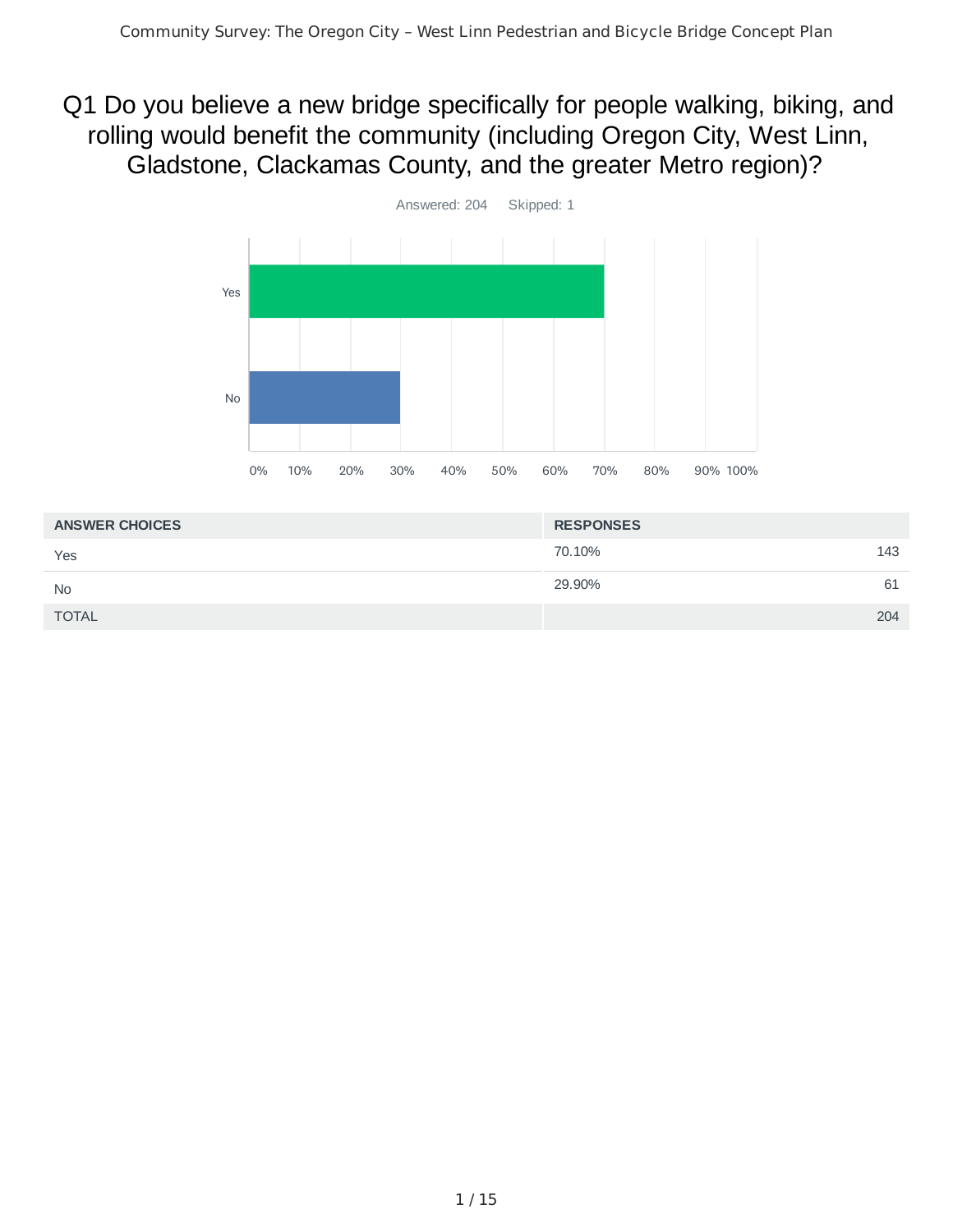Q2 Of the potential alignments shown above, which do you think would provide the best user experience? Consider views, safety, sounds, historic architecture, ease of use (climbing ramps), connection to cultural and ethnic resources, etc. (choose top two)



| <b>ANSWER CHOICES</b>                       | <b>RESPONSES</b> |    |
|---------------------------------------------|------------------|----|
| Alignment 1c: 4th Street - Mill Street      | 40.44%           | 74 |
| Alignment 2b: 5th Street to Mill Street     | 31.15%           | 57 |
| Alignment 4a: Main Street to Mill Street    | 27.32%           | 50 |
| Alignment 6: 9th Street to Willamette Drive | 25.68%           | 47 |
| Alignment 7b: 10th Street to OR 43          | 30.60%           | 56 |
| Total Respondents: 183                      |                  |    |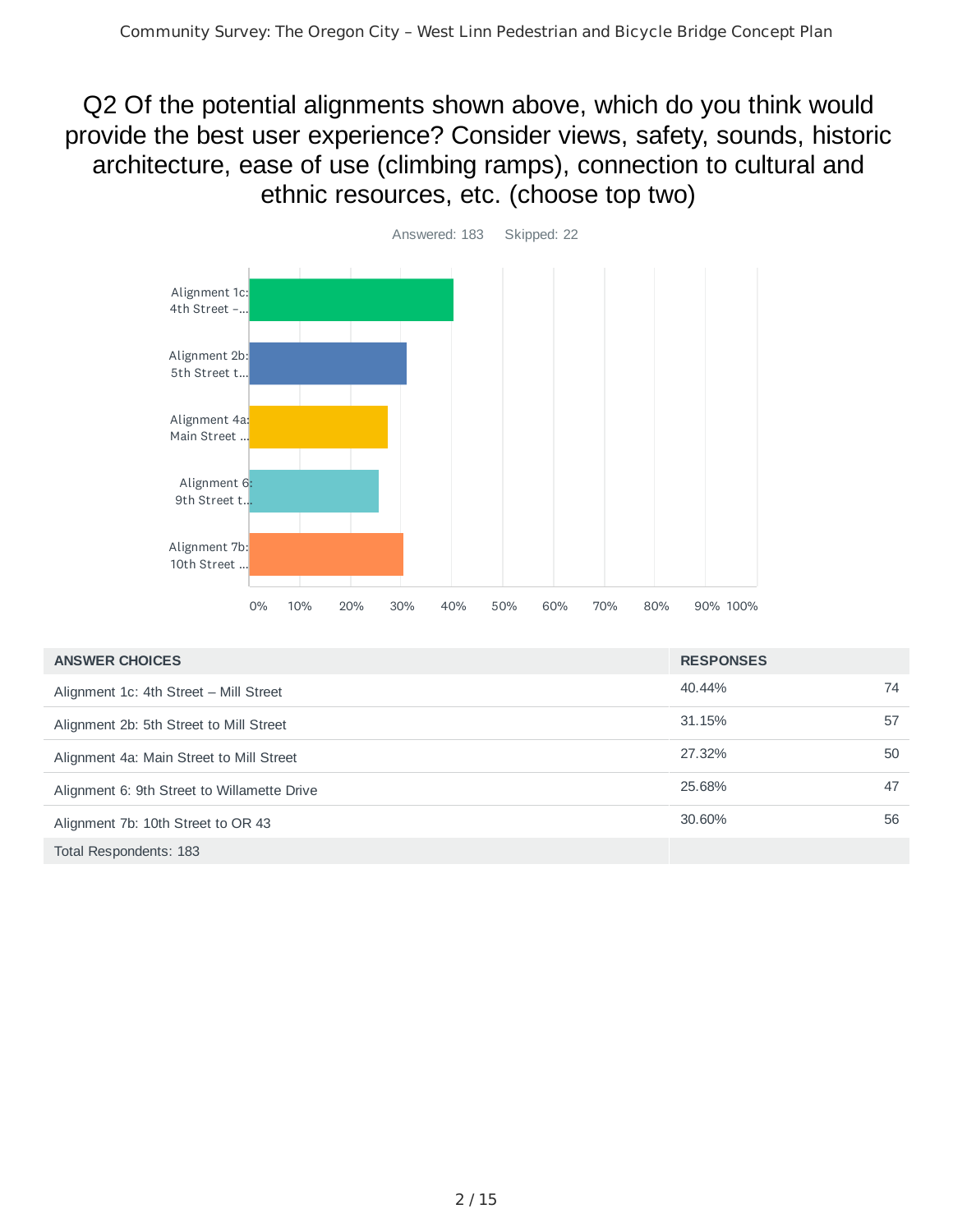Q3 Of the potential alignments shown above, which do you think would provide the best connection (providing access to the most places people want to go) for people walking, biking, and rolling? (choose top two)



| <b>ANSWER CHOICES</b>                       | <b>RESPONSES</b> |    |
|---------------------------------------------|------------------|----|
| Alignment 1c: 4th Street - Mill Street      | 26.52%           | 48 |
| Alignment 2b: 5th Street to Mill Street     | 30.94%           | 56 |
| Alignment 4a: Main Street to Mill Street    | 34.81%           | 63 |
| Alignment 6: 9th Street to Willamette Drive | 27.62%           | 50 |
| Alignment 7b: 10th Street to OR 43          | 32.60%           | 59 |
| Total Respondents: 181                      |                  |    |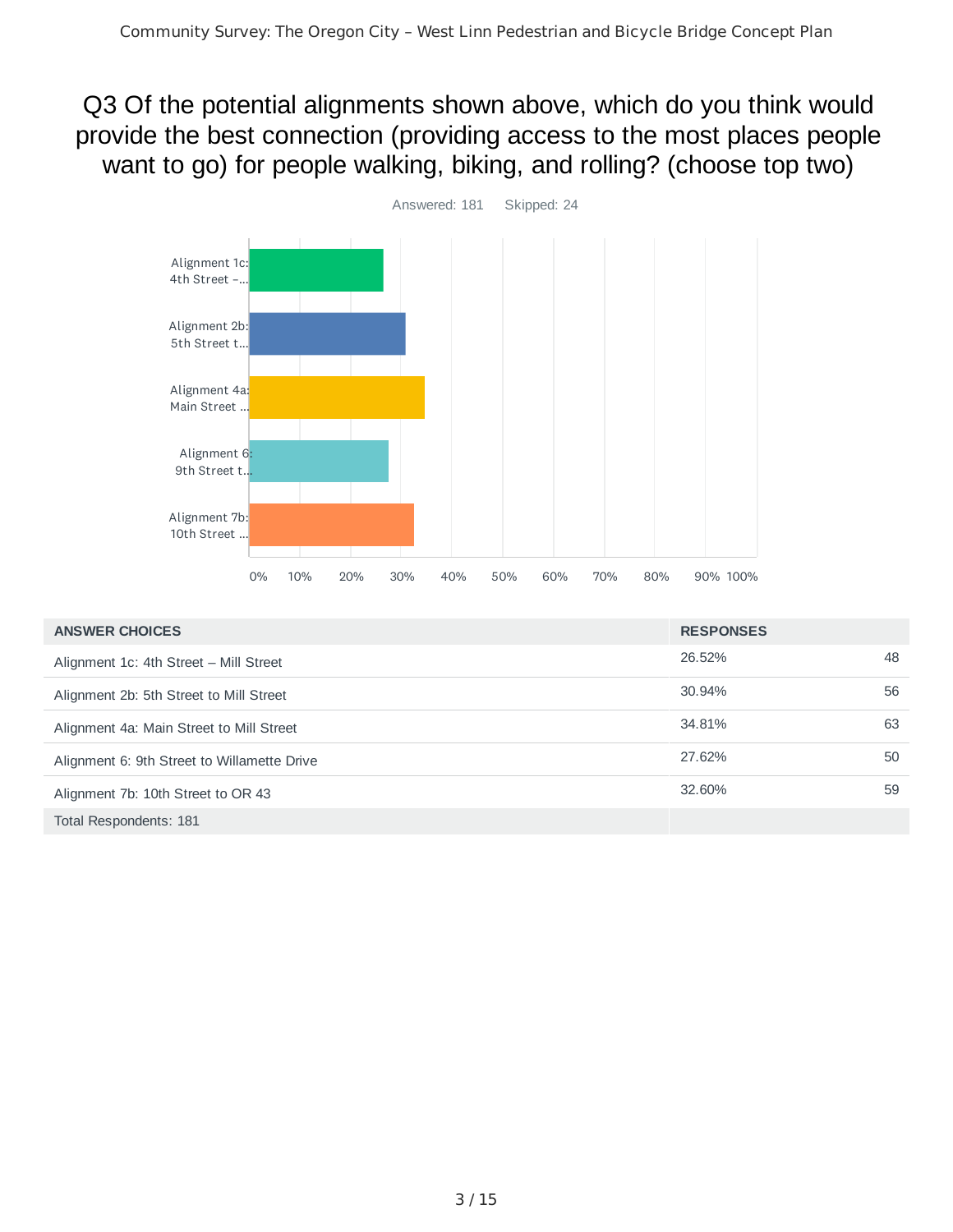Q4 Of the potential alignments shown above, which do you believe would not make good options, regarding user experience and/or connection for people walking, biking, and rolling? (choose all that apply)



| <b>ANSWER CHOICES</b>                       | <b>RESPONSES</b> |    |
|---------------------------------------------|------------------|----|
| Alignment 1c: 4th Street - Mill Street      | 39.39%           | 65 |
| Alignment 2b: 5th Street to Mill Street     | 33.33%           | 55 |
| Alignment 4a: Main Street to Mill Street    | 46.67%           | 77 |
| Alignment 6: 9th Street to Willamette Drive | 35.76%           | 59 |
| Alignment 7b: 10th Street to OR 43          | 40.61%           | 67 |
| Total Respondents: 165                      |                  |    |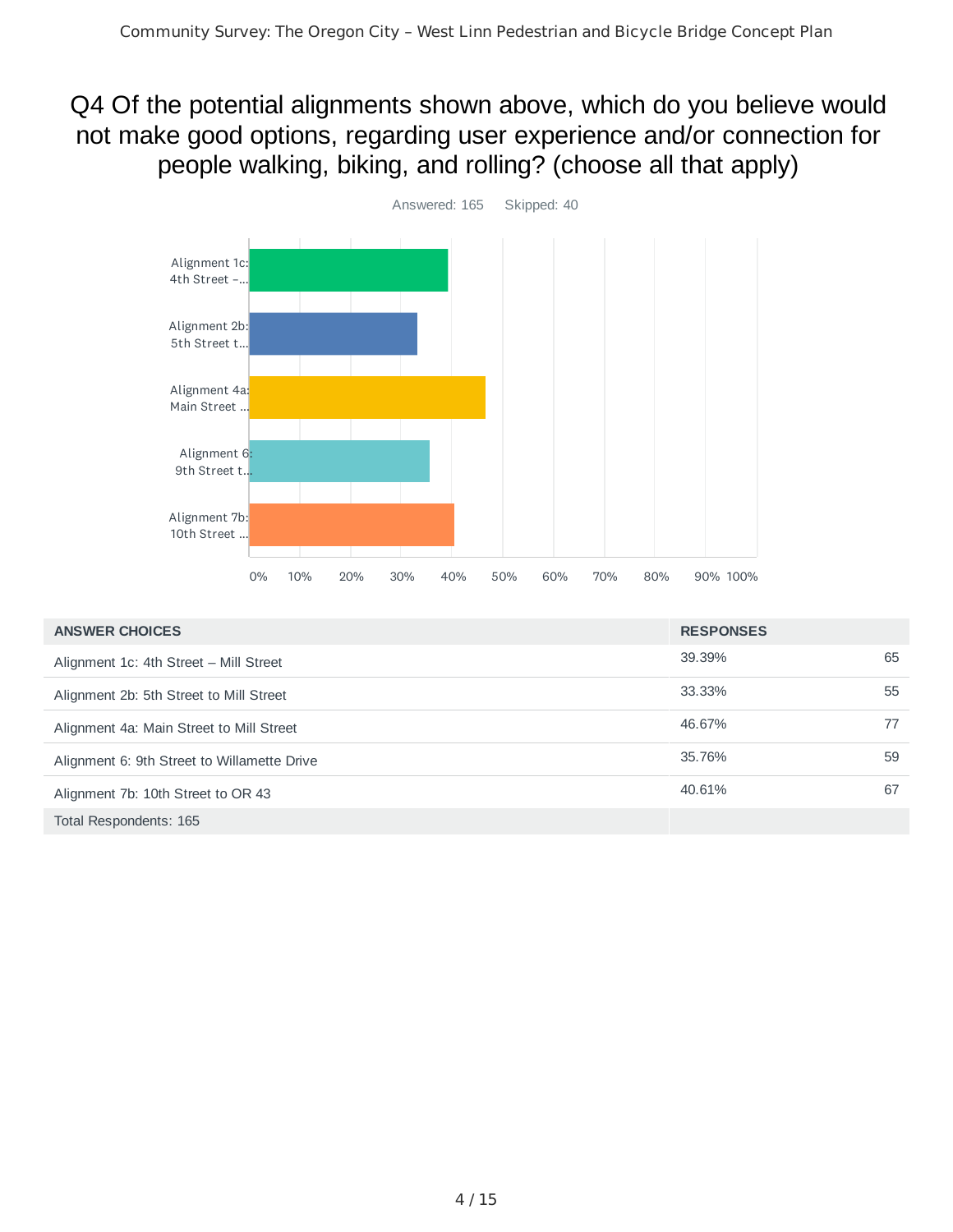## Q5 How do you get around your community today? (choose all that apply)



| <b>ANSWER CHOICES</b>                       | <b>RESPONSES</b> |     |
|---------------------------------------------|------------------|-----|
| Walk                                        | 68.81%           | 139 |
| <b>Bike</b>                                 | 41.09%           | 83  |
| Roll (wheelchairs, walkers, power scooters) | 0.99%            | 2   |
| Roll (e-scooters)                           | 2.48%            | 5   |
| Public transit                              | 12.87%           | 26  |
| Personal vehicle                            | 94.06%           | 190 |
| Rideshare (taxi, Uber, Lyft)                | 10.40%           | 21  |
| Other (please specify)                      | 5.45%            | 11  |
| Total Respondents: 202                      |                  |     |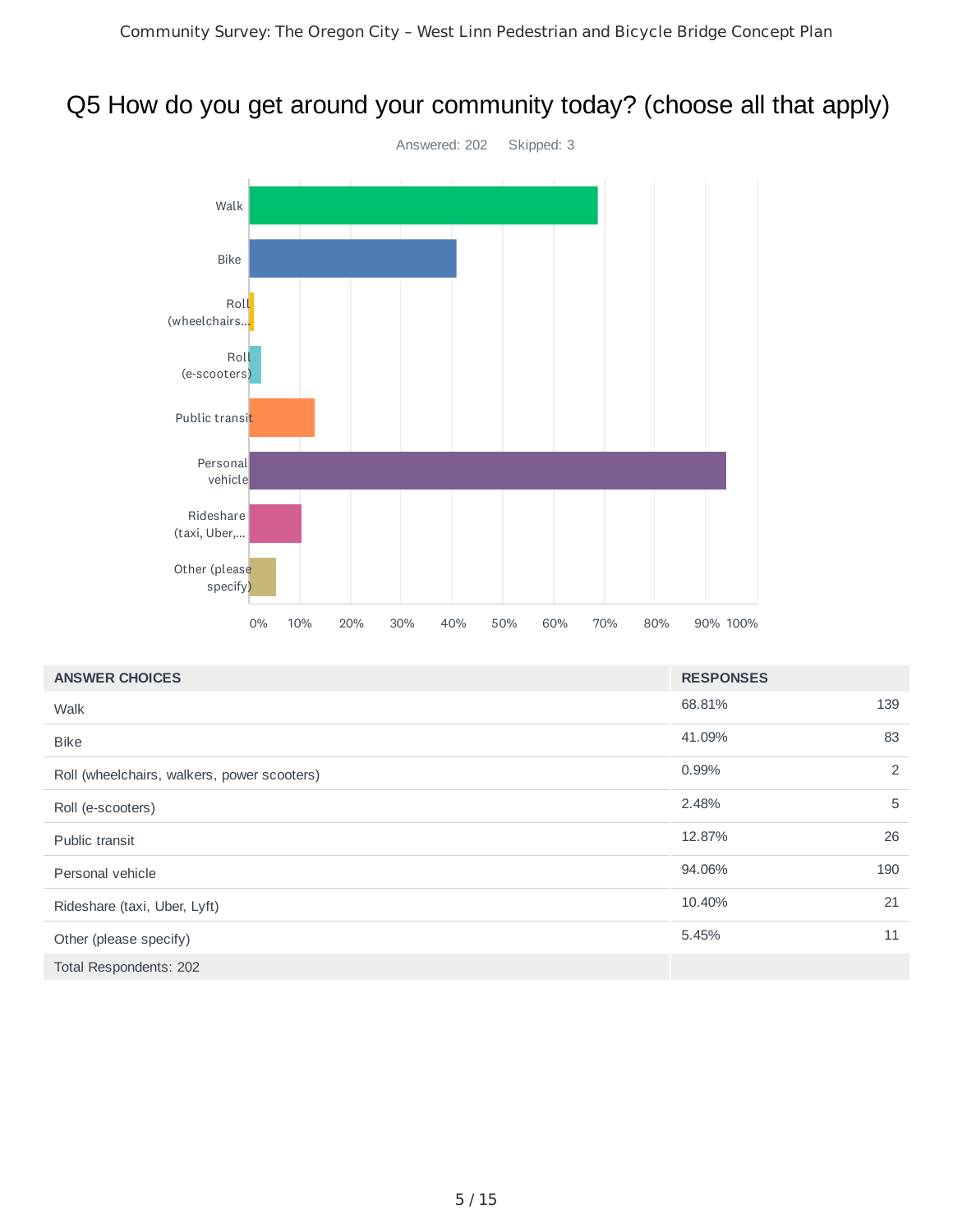## Q6 Do you currently walk, bike, or roll across the Arch Bridge (OR 43)?



| <b>RESPONSES</b> |     |
|------------------|-----|
| 45.77%           | 92  |
| 54.23%           | 109 |
|                  | 201 |
|                  |     |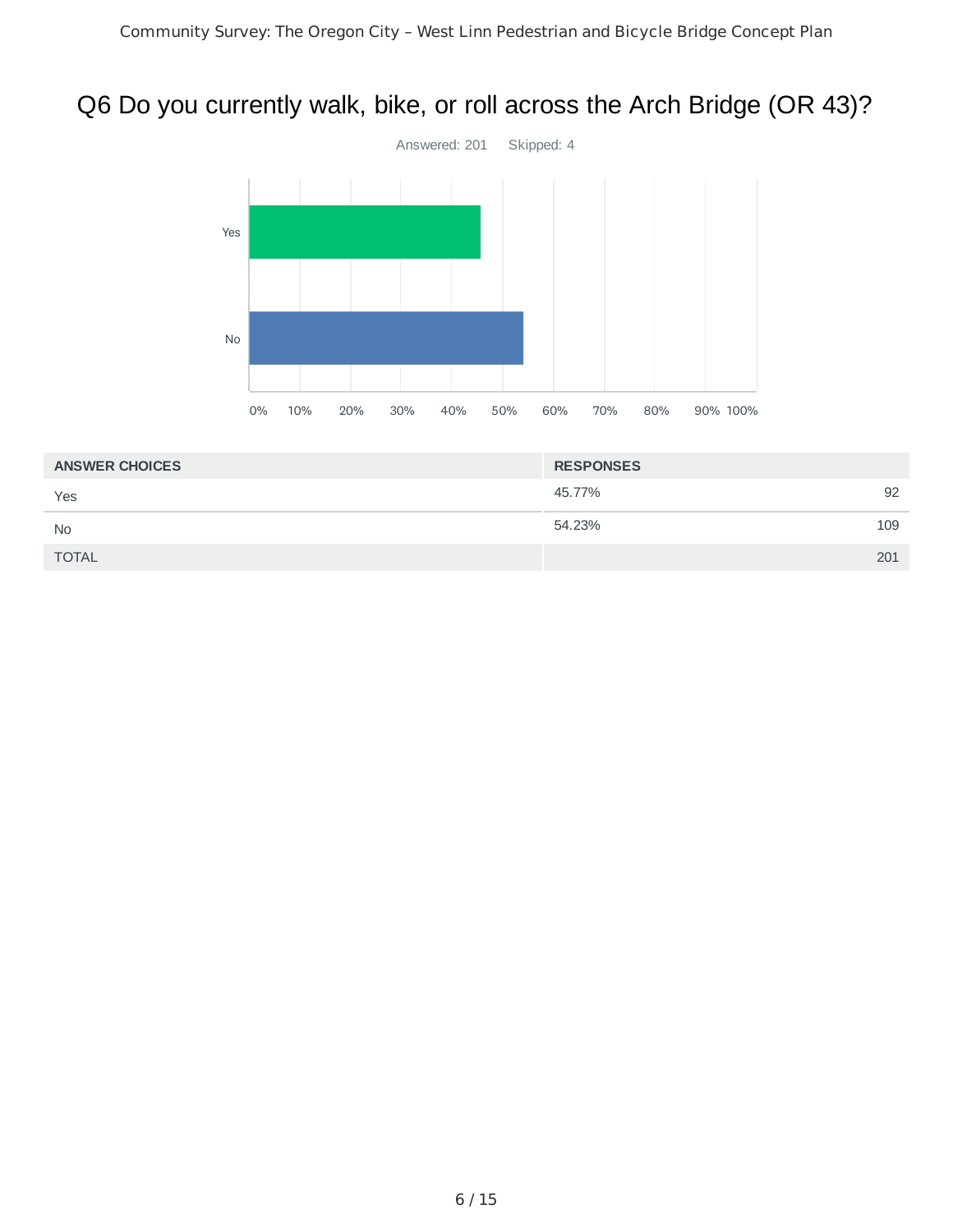

| Q7 How would you characterize your biking ability? |
|----------------------------------------------------|
|----------------------------------------------------|

| <b>ANSWER CHOICES</b>                                                                                   | <b>RESPONSES</b> |     |
|---------------------------------------------------------------------------------------------------------|------------------|-----|
| l cannot ride a bike/I am not interested in biking l                                                    | 12.50%           | 25  |
| am only comfortable riding on separated paths away from traffic                                         | 26.00%           | 52  |
| am comfortable riding a bike on roads with little traffic                                               | 22.00%           | 44  |
| If there is a bike lane, I am comfortable riding a bike on roads with heavier traffic and faster speeds | 13.50%           | 27  |
| am comfortable riding a bike just about anywhere                                                        | 26.00%           | 52  |
| <b>TOTAL</b>                                                                                            |                  | 200 |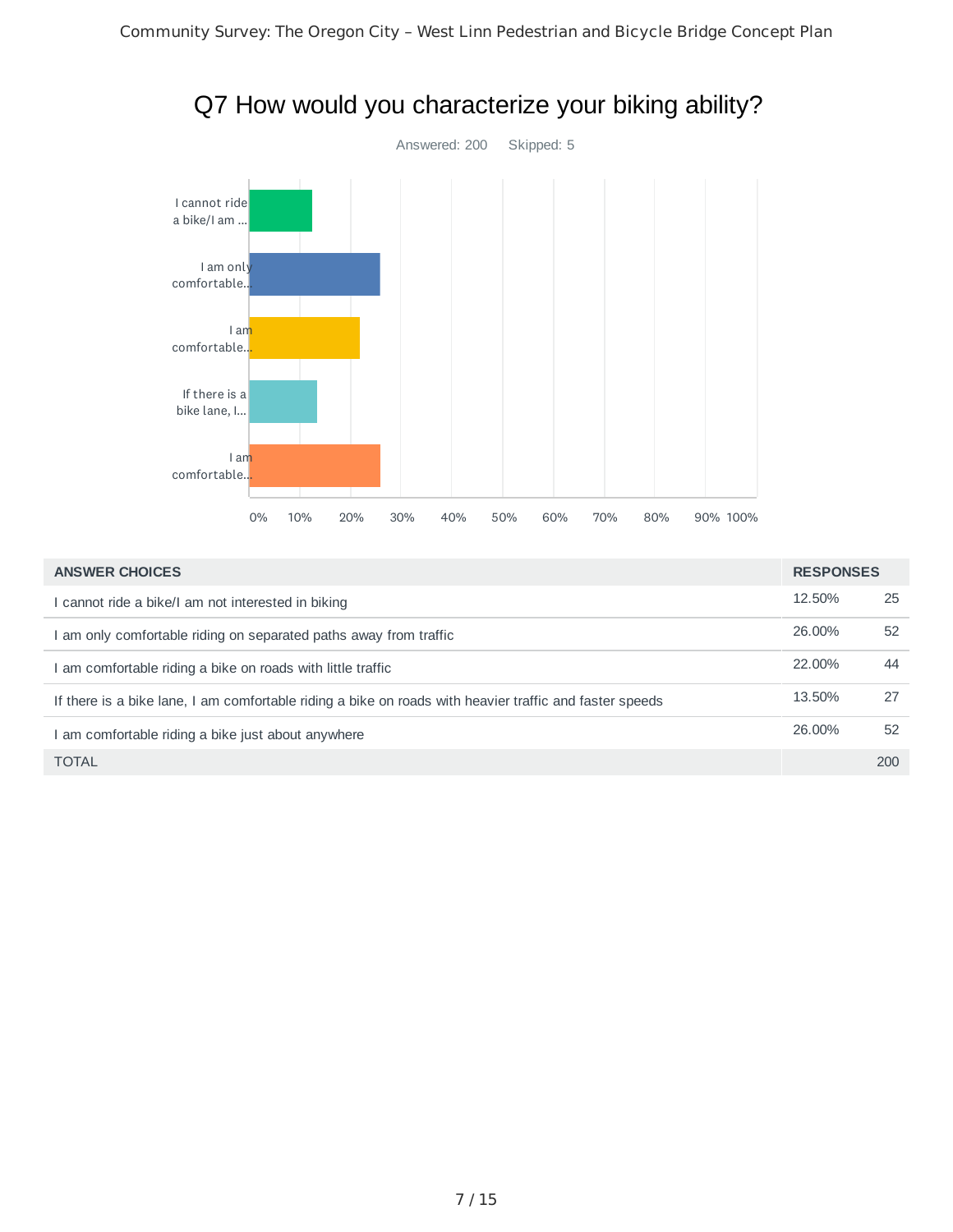## Q8 Would you use a new bridge dedicated to walking, biking, and rolling in this area? (check all that apply)



| <b>ANSWER CHOICES</b>                  | <b>RESPONSES</b> |     |
|----------------------------------------|------------------|-----|
| Yes, for walking                       | 67.00%           | 136 |
| Yes, for biking                        | 53.20%           | 108 |
| Yes, for rolling                       | 6.90%            | 14  |
| No, I don't plan on using a new bridge | 25.62%           | 52  |
| Other (please specify)                 | 11.33%           | 23  |
| Total Respondents: 203                 |                  |     |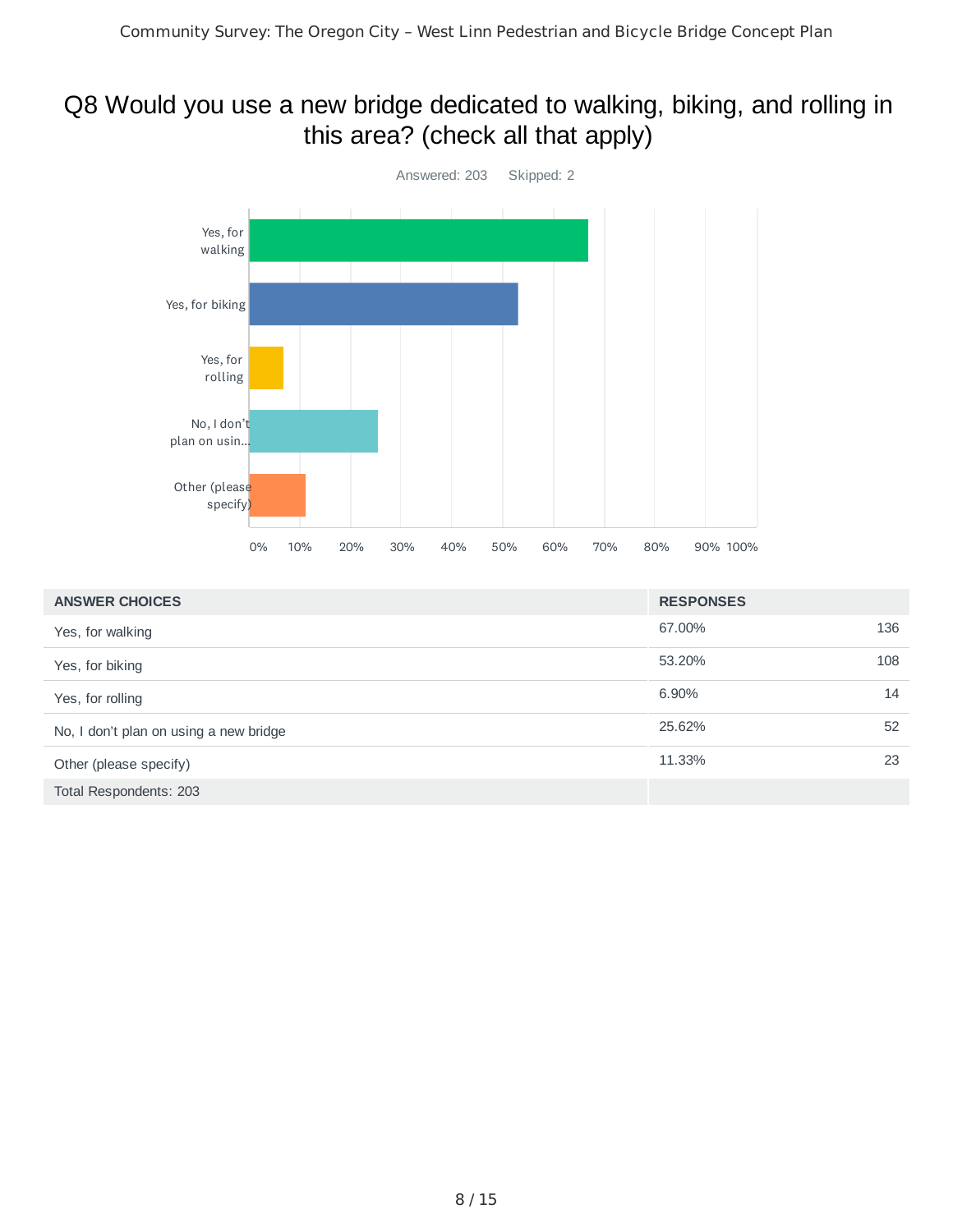

# Q9 If yes, what would you use it for? (choose all that apply)

| <b>ANSWER CHOICES</b>                                            | <b>RESPONSES</b> |                |
|------------------------------------------------------------------|------------------|----------------|
| I don't plan on using a new bridge                               | 19.37%           | 37             |
| Commuting to work                                                | 10.99%           | 21             |
| Traveling to school                                              | 1.05%            | 2              |
| Accessing transit                                                | 5.24%            | 10             |
| Getting to medical appointments                                  | 3.66%            | $\overline{7}$ |
| Shopping or running errands in downtown Oregon City or West Linn | 38.22%           | 73             |
| Traveling to social events                                       | 25.65%           | 49             |
| Recreation, exercise, and/or accessing nearby trails             | 74.87%           | 143            |
| Viewing Willamette Falls                                         | 64.40%           | 123            |
| Other (please specify)                                           | 6.81%            | 13             |
| Total Respondents: 191                                           |                  |                |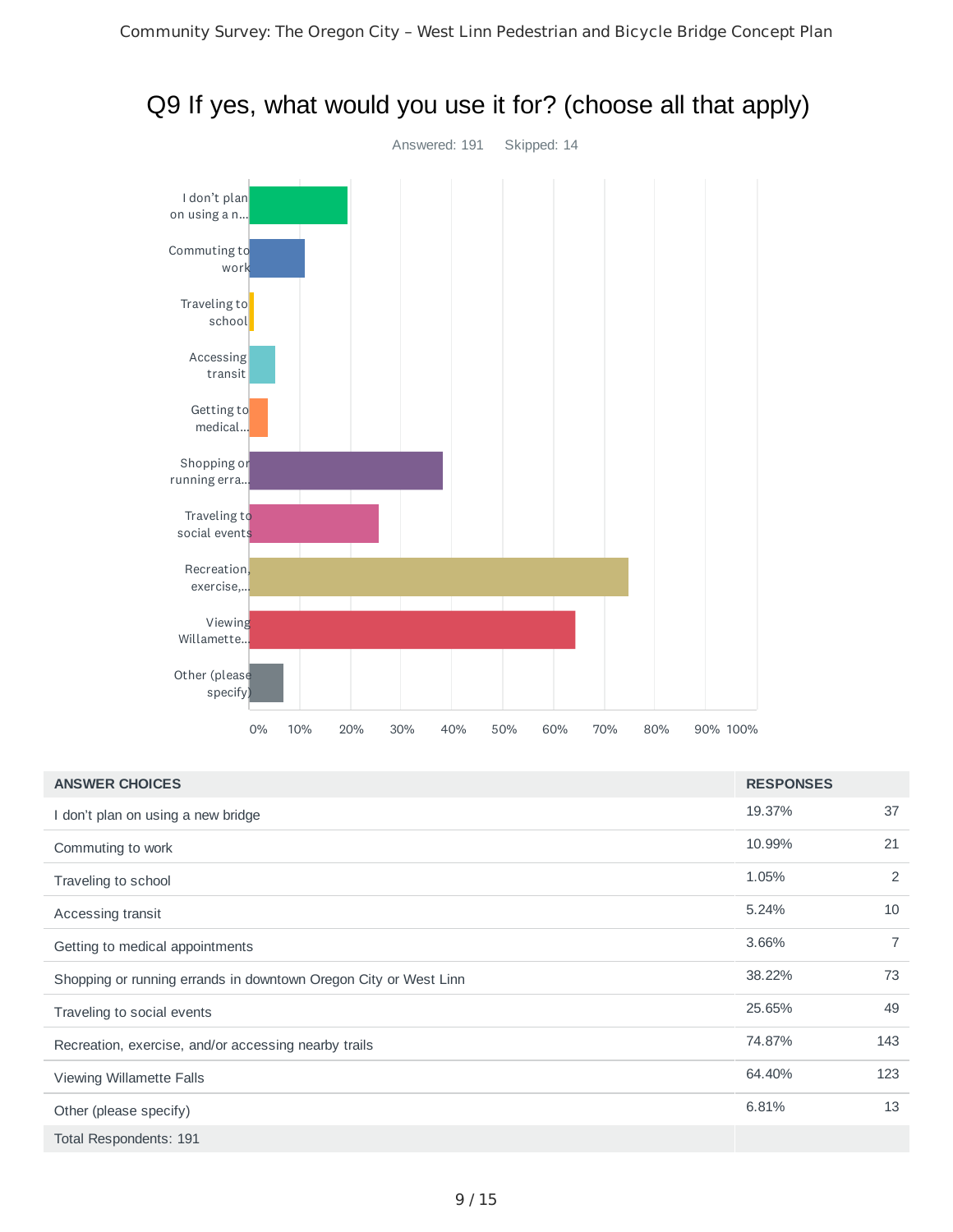# Q10 What is your zip code? (fill in)

Answered: 205 Skipped: 0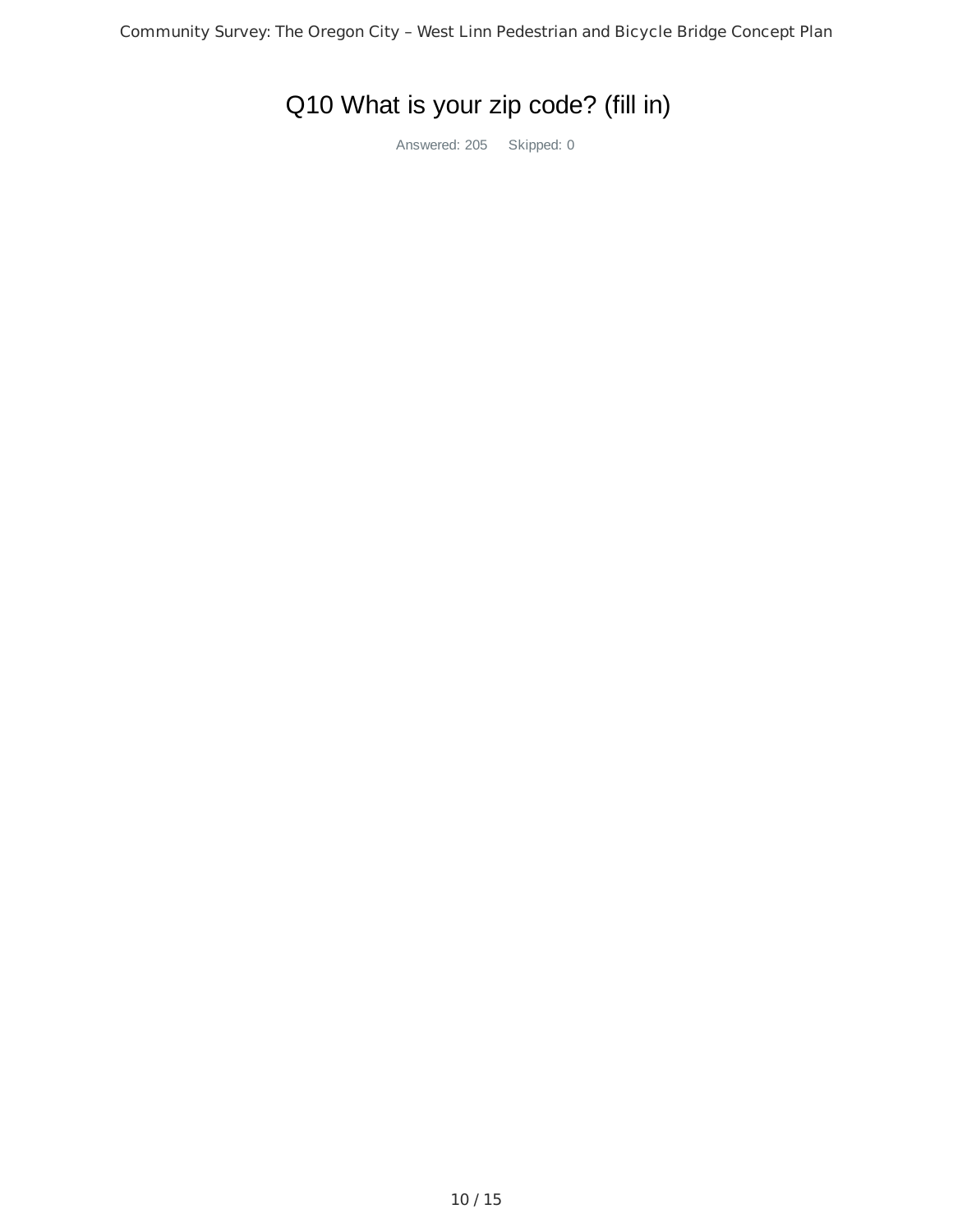

## Q11 How do you identify your race/ethnicity? (select all that apply)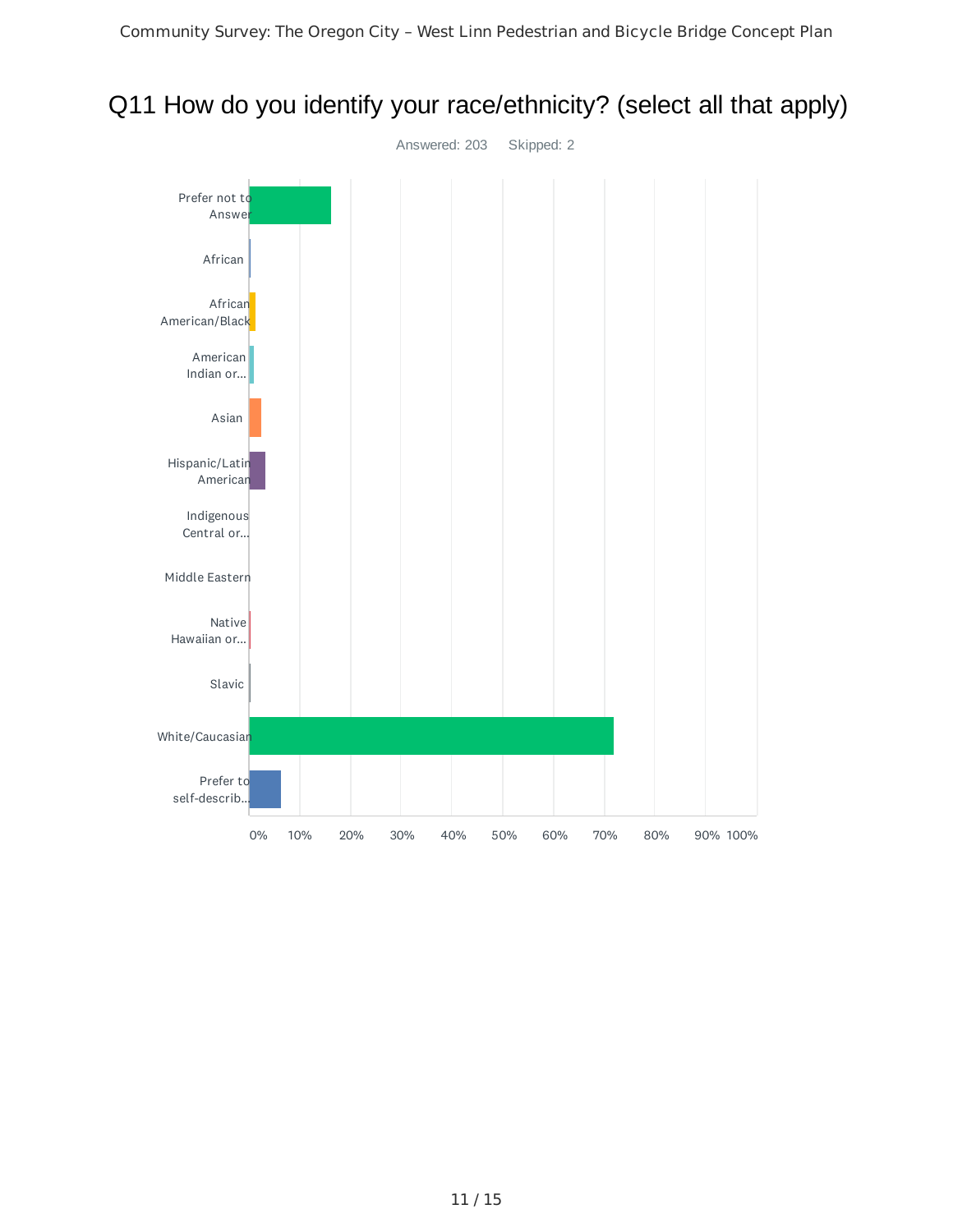#### Community Survey: The Oregon City – West Linn Pedestrian and Bicycle Bridge Concept Plan

| <b>ANSWER CHOICES</b>                | <b>RESPONSES</b> |                |
|--------------------------------------|------------------|----------------|
| Prefer not to Answer                 | 16.26%           | 33             |
| African                              | 0.49%            | $\mathbf{1}$   |
| African American/Black               | 1.48%            | 3              |
| American Indian or Alaska Native     | 0.99%            | $\overline{c}$ |
| Asian                                | 2.46%            | 5              |
| Hispanic/Latin American              | 3.45%            | $\overline{7}$ |
| Indigenous Central or South American | 0.00%            | $\mathbf 0$    |
| Middle Eastern                       | 0.00%            | $\Omega$       |
| Native Hawaiian or Pacific Islander  | 0.49%            | 1              |
| Slavic                               | 0.49%            | 1              |
| White/Caucasian                      | 71.92%           | 146            |
| Prefer to self-describe (write in)   | 6.40%            | 13             |
| Total Respondents: 203               |                  |                |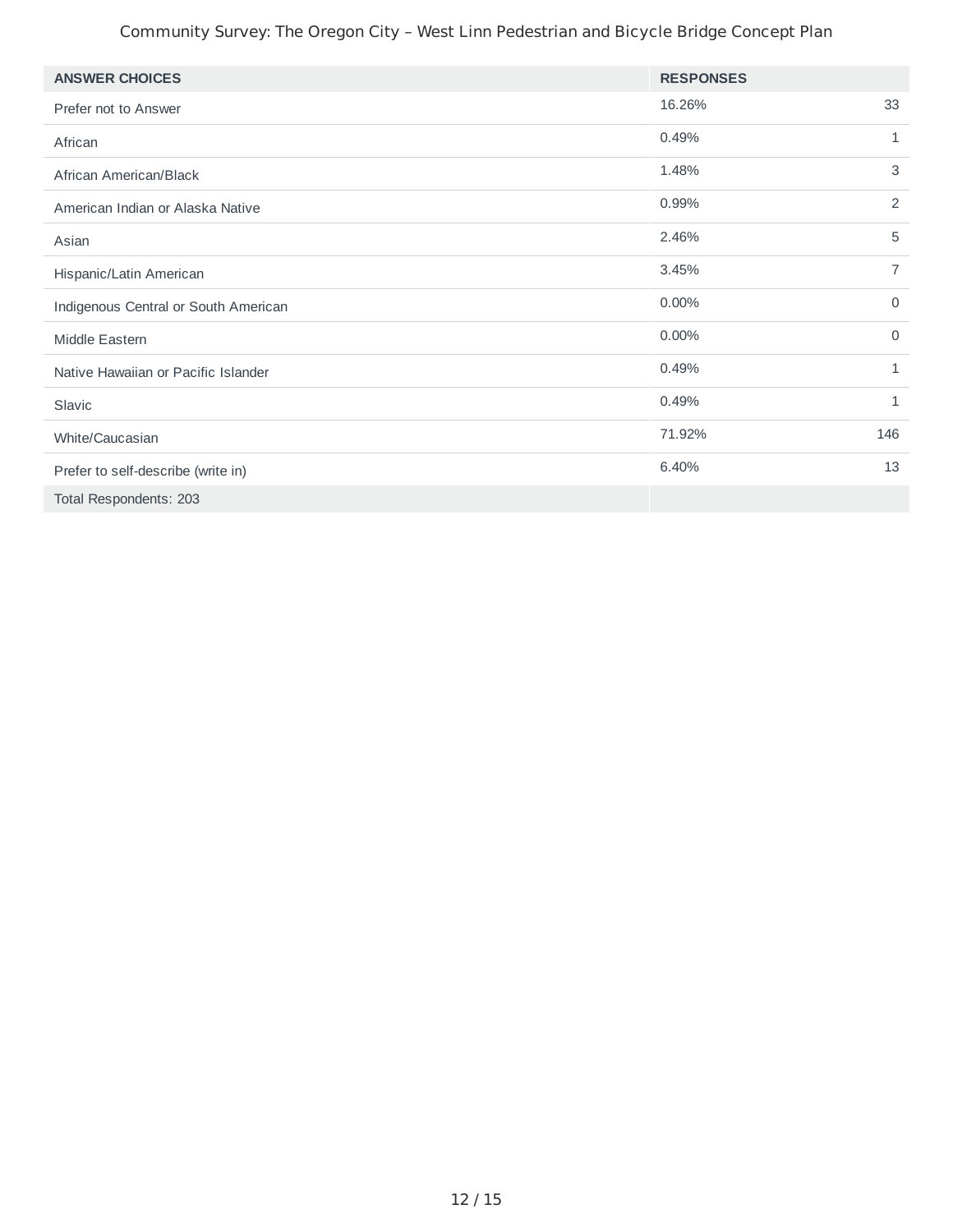

| <b>ANSWER CHOICES</b>               | <b>RESPONSES</b> |     |
|-------------------------------------|------------------|-----|
| Prefer not to answer                | 13.79%           | 28  |
| Female                              | 44.33%           | 90  |
| Non-binary or gender non-conforming | 1.48%            | 3   |
| Male                                | 36.45%           | 74  |
| Prefer to self-describe (write in)  | 3.94%            | 8   |
| <b>TOTAL</b>                        |                  | 203 |

## Q12 Gender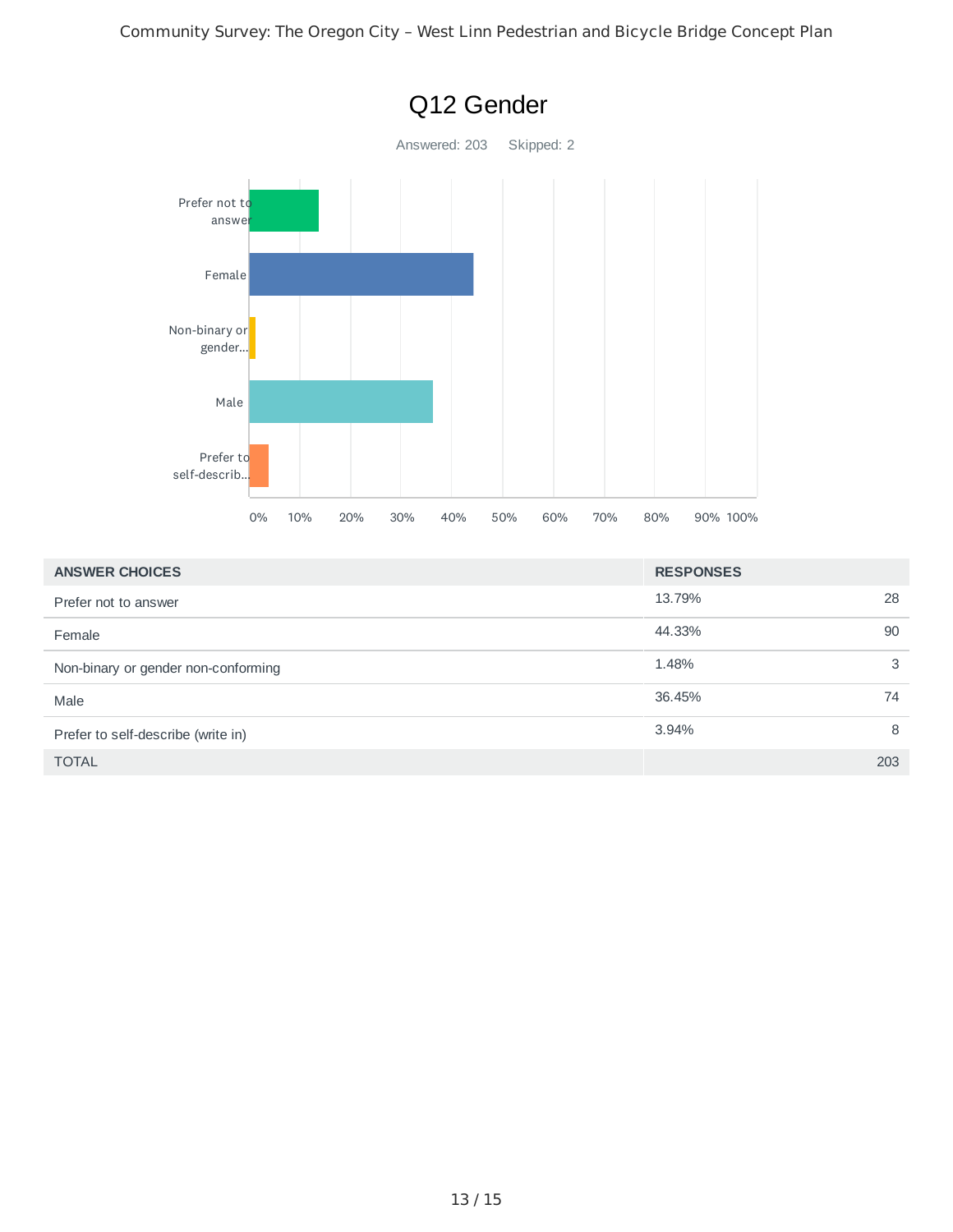

| <b>ANSWER CHOICES</b> | <b>RESPONSES</b>        |
|-----------------------|-------------------------|
| Prefer not to answer  | 21<br>10.45%            |
| Younger than 16       | $\overline{0}$<br>0.00% |
| 16 to 24              | 9<br>4.48%              |
| 25 to 34              | 24<br>11.94%            |
| 35 to 44              | 53<br>26.37%            |
| 45 to 54              | 38<br>18.91%            |
| 55 to 64              | 27<br>13.43%            |
| 65 or older           | 29<br>14.43%            |
| <b>TOTAL</b>          | 201                     |